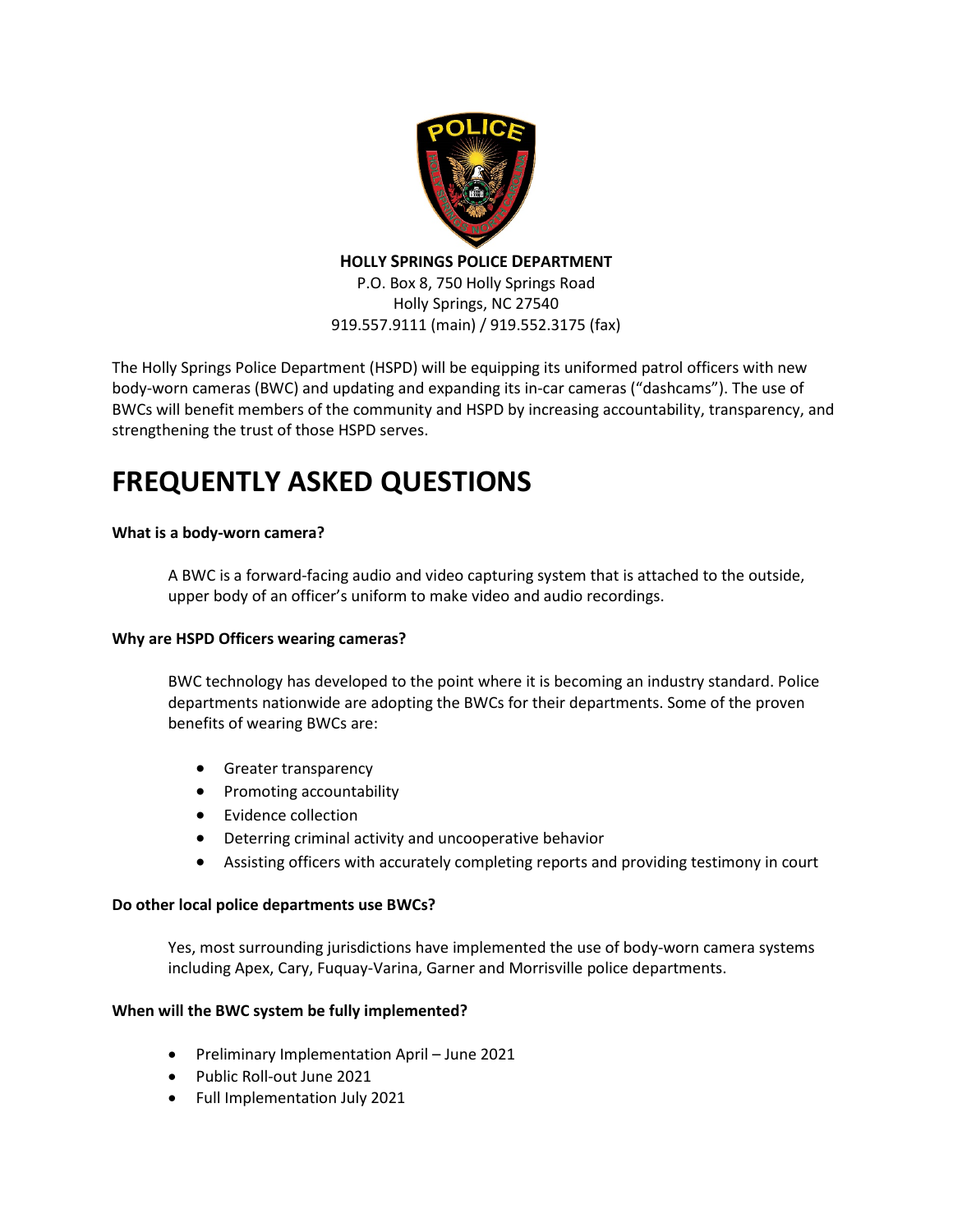#### **What body-worn camera system will HSPD be using?**

The department will be using a Motorola subsidiary, Watchguard, as their body-worn camera system provider and their cloud-based video management system (VMS) to manage the videos that have been captured. To learn more about the camera, VMS, or their other products, please visit their website at [https://www.motorolasolutions.com/en\\_us/video-security-analytics/body-worn](https://www.motorolasolutions.com/en_us/video-security-analytics/body-worn-cameras/v300-story.html)[cameras/v300-story.html](https://www.motorolasolutions.com/en_us/video-security-analytics/body-worn-cameras/v300-story.html) .

#### **Who will be wearing body-worn cameras?**

All on-duty uniformed police officers.

## **When will officers be recording with their body-worn cameras?**

Police officers will activate their BWC whenever they respond to calls for service or have public contacts initiated pursuant to the investigation of possible criminal activity or other law enforcement purposes. The use of BWC is guided by department policy and the North Carolina General Statutes (NCGS § 132-1.4A).

## **How do I know if I am being captured on video?**

The camera worn by officers will be clearly visible. Officers will inform members of the public that they are being recorded, unless exigent or emergency situations prevent them from doing so. If the officer is taking law enforcement action and is wearing a video camera, you can assume he/she has activated the video. You may also ask the officer if his/her video is activated.

## **Are there places where officers cannot use their body cameras?**

Typically, officers will not record in places where there is an expectation of privacy, such as restrooms, locker rooms, and medical patient care areas — unless there is reasonable suspicion a crime is being committed or the recording of the location is material to an investigation.

There may be times when officers should be sensitive to a situation and use discretion on their decision to record contacts while handling certain calls for service. Some examples include, but are not limited to: interviewing of sexual assault victims, recording in hospitals when other patients who not related to a police incident could be recorded, or at the request of hospital staff member.

## **What about my privacy?**

The courts have long held that an individual has no expectation of privacy in a public place. It is also true that if an officer has a legal right to be somewhere, he/she can also capture video. This includes private property. Concern for an individual's privacy also is why North Carolina general statutes carefully restrict the release of the captured video.